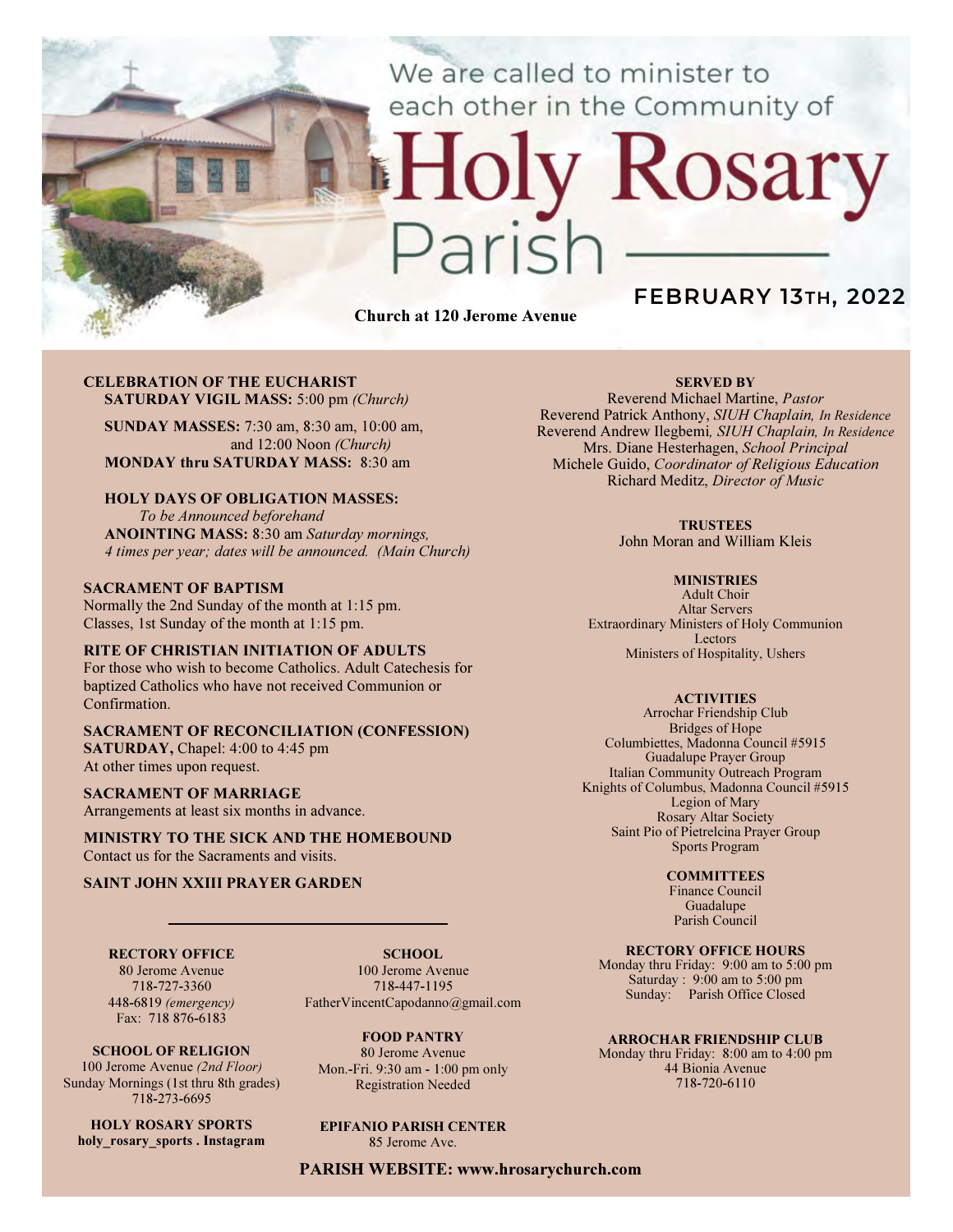

SUNDAY, February 13, 2022 1:15 pm - Baptisms, Church CCD Classes today. Children attend the 8:30 am Mass, followed by their class. Any question regarding the CCD Program, please leave a message for Ms Guido at 718-273-6695

MONDAY, February 14, 2022 7:00 pm - Legion of Mary, Parish Center

TUESDAY, February 15, 2022 7:00 pm - Spanish Prayer Group, Church

WEDNESDAY, February 16, 2022

THURSDAY, February 17, 2022 7:30 pm - Columbiettes Social, Parish Center, Rooms 2 & 3

FRIDAY, February 18, 2022 7:00 pm - Spanish Prayer Group, Church

SATURDAY, February 19, 2022 4:00 - 4:45 pm - Confessions, Daily Mass Chapel

SUNDAY, February 20, 2022 No CCD Classes today. Holiday Weekend Any question regarding the CCD Program, please leave a message for Ms Guido at 718-273-6695

If you would like to sign up for online giving please visit https://hrosarychurchgiving.com/ Please contact the Parish Office for more information Lord, we seek to give You glory in every aspect of our lives. As we embark upon our Offertory Program, Beyond Sunday Morning, we ask that You bless our financial sacrifices to the Parish and use these gifts to your glory.

# FOOD PANTRY

We thank you for your generosity to our Food Pantry but until further notice we do not need any more food donations. We appreciate all that you have done to help the Food Pantry.



### Rite of Christian Initiation of Adult RCIA is a program for those

individuals who wish to convert to the Catholic faith or for baptized Catholics who have not received Holy Eucharist **A** and/or Confirmation. If anyone is interested in volunteering their time to

assist with this program or for any other information, please call Frank Carpenito at 917-612-8479.

# 2021 TAX STATEMENTS

Please call the Rectory at 718-727-3360 if you are in need of a statement of your 2021 contributions for tax purposes.

# REGISTRATION

Anyone who is new to the Parish, please drop by the Rectory to register as a new parishioner between the hours of 9:00 am and 3:00 pm.



The Cardinal's Appeal has begun in our Parish. Our goal is \$55,000. To date \$6,485 has been pledged from 24 gifts. This is 12% of our goal.



MADONNA COLUMBIETTES Presents Shrove (Fat) Tuesday Pancake Dinner March 1, 2022 at 6:00 pm

Holy Rosary Parish Center Atrium 85 Jerome Avenue Reservation Contact: Susan Hansen 718-344-0158 Price: \$15 pp, Children \$10 Masks are required in the building To keep all safe, please bring vaccination cards Menu includes Pancakes, French Toast, Bacon, Sausage, Coffee, Tea & Juice Raffle Baskets & 50/50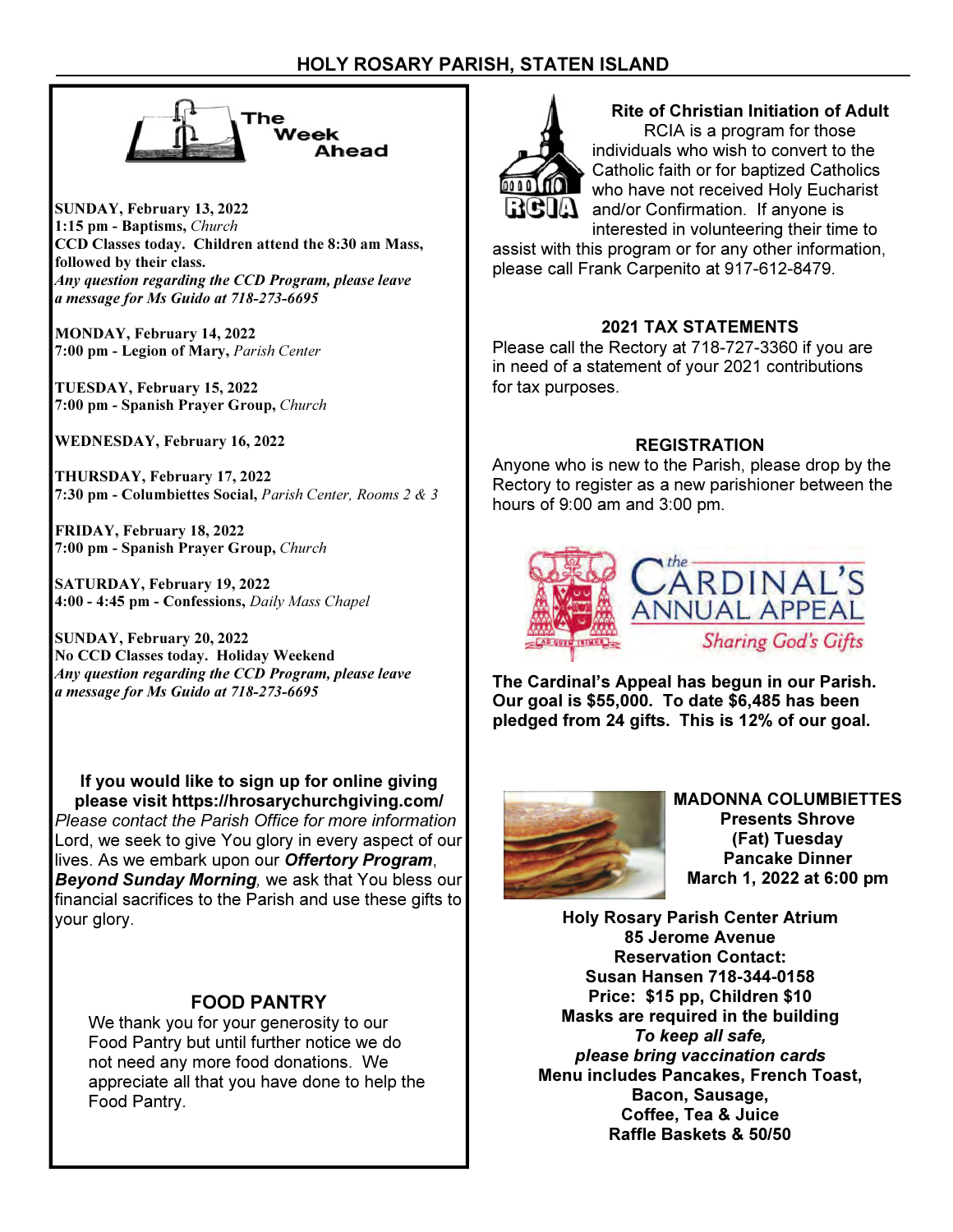# SIXTH SUNDAY IN ORDINARY TIME



Come join us for a night of fun as we celebrate Mardi Gras. There will be Antipasto, Buffet Dinner, Coffee, Cake, wine, beer and soda. A DJ, all Mardi Gras supplies such as beads, hats, masks, chocolate coins. Also Raffle Baskets and a 50/50.

 Proceeds to benefit the Columbiettes and Knights Charities..

\*\* Masks are required when entering the Atrium. \*\*\* To keep everyone safe, vaccination cards are required. Thank you for your understanding. RSVP Reservations by February 20, 2022. Please contact Jane Petruso for Reservations at (917) 992-0460.

# MEMORIAL MASSES

 Due to the shortage of priests at Holy Rosary, we are unable to accept separate, private memorial masses on the anniversary of death any longer.

 Please reserve a Mass, shared or otherwise, for your deceased loved one upon the opening of the Mass Book each year.



BAPTISM Baptisms will be celebrated on the **SECOND SUNDAY of the** month at 1:15 pm. Baptismal Classes will be held on the FIRST SUNDAY of the month at 1:15 pm.

The required Baptismal Class for the parents/Godparents may be taken at another local parish with the permission of the pastor of that parish. A letter attesting that the class has been attended must be brought back to Holy Rosary along with any required sponsor certificates for the Godparents.

 Private Baptisms cannot be accommodated due to the shortage of priests in the Parish. An exception will be made if the family brings their own priest or deacon to perform the ceremony.

 Please call the Rectory to make arrangements for the Baptism and to fill out the necessary paperwork.

# DON'T FORGET TO GET YOUR SUPER 50/50 RAFFLE FOR THE MONTH OF FEBRUARY! The Winner will be Drawn the Last Day of the Month & the winning amount will be printed in the Bulletin A Reminder that the Donation is \$5.00

 You will find a yellow envelope for this Raffle in the packet mailed home to you. If you want to enter more than once, additional envelopes are available in the Hospitality Room. Drop the envelope in the Collection Basket or Bring to the Rectory. You may fill out as many envelopes as you like. Send in your envelopes now for February and let's start to build up the jackpot! The January winner won \$180.

# HOLY ROSARY SPORTS

Holy Rosary Sports has a new Instagram account where you can reach us for Registration and other information. Please check us out below! holy rosary sports



WEDDING BANNS II Christopher Velazquez & Jennifer Sanzone

# AND IN ALL THINGS GIVE THANKS

| <b>February 6, 2022 Adult Collection</b>             | \$9,037.00 |
|------------------------------------------------------|------------|
| February 6, 2022 Children's Collection               | \$173.00   |
| <b>February 7, 2021 Adult Collection</b>             | \$4,295.00 |
| February 7, 2021 Children's Collection               | \$35.00    |
| This Week's On Line Giving by 26 users               | \$1,438.00 |
| Our Weekly Parish Operating Expenses are \$18,298.00 |            |